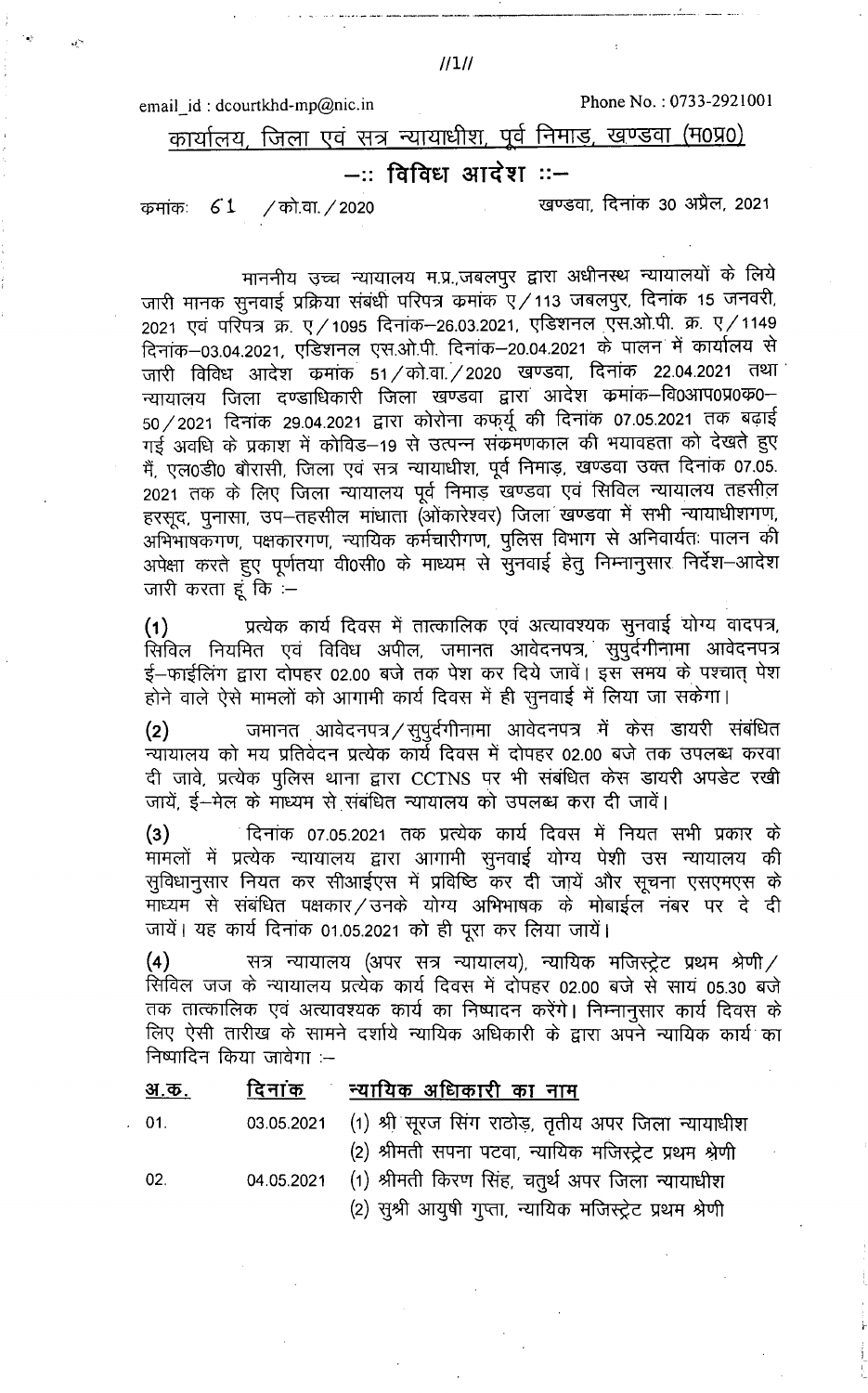₩

 $1/21/$ 

03.

04.

- (1) श्री पी0सी0 आर्य, विशेष न्यायाधीश 05.05.2021
	- (2) श्री राहुल सोनी, न्यायिक मजिस्ट्रेट प्रथम श्रेणी
	- (1) श्री सूरज सिंग राठोड़, तृतीय अपर जिला न्यायाधीश 06.05.2021
		- (2) सुश्री मधुलिका मूले, न्यायिक मजिस्ट्रेट प्रथम श्रेणी
- सूश्री मधुलिका मूले के अवकाश से वापस नहीं लौटने की दशा में श्री नोट $:$ – एल0के0 वर्मा, मुख्य न्यायिक मजिस्ट्रेट द्वारा उक्त कार्य किया जावेगा।
- (1) श्रीमती किरण सिंह, चतुर्थ अपर जिला न्यायाधीश 07.05.2021 05. (2) श्री विपेन्द्र सिंह<sup>ं-</sup>यादव, न्यायिक मजिस्ट्रेट प्रथम श्रेणी

नजारत अनुभाग, प्रतिलिपि अनुभाग, मालखाना अनुभाग, अभिलेखागार  $(5)$ अनुभाग यथावत पूर्व आदेशानुसार ही जारी रखा जावे। किसी कारण से अभिलेखागार और प्रतिलिपि अनुभाग में कार्यरत कर्मचारीगण की संख्या में कमी रहती अथवा कार्य की अधिकता होती है तो उपरोक्तानुसार वर्णित न्यायिक अधिकारीगण के न्यायालयों से भिन्न न्यायालय में कार्यरत तृतीय श्रेणी कर्मचारीगण की ड्यूटी लगाई जा सकेगी। उक्त अवधि में सभी कर्मचारी मुख्यालय पर उपरिथत रहेंगे, उन्हें किसी भी समय तात्कालीक एवं अत्यावश्यक कार्य के निष्पादन हेतू बुलाया जा सकेगा।

उक्त अवधि में किसी भी न्यायिक अधिकारी / न्यायालयीन कर्मचारी पूर्व  $(6)$ अनुमति के बिना मुख्यालय से बाहर नहीं जा सकेंगे, यदि बाहर जाने की आवश्यकता होती भी है, तो कर्त्तव्य स्थल पर वापस लौटने की दशा में वे अपने स्वास्थ्य का परीक्षण, कोविड संक्रमण की जांच करवाकर कार्यालय<sup>ं</sup> में पेश करेंगे और आवश्यकतानुसार उन्हें स्वीकृत किये जाने योग्य अवकाश आवेदन–़ात्र देते हुए 07 दिवस की अवधि के लिये क्वारंटीन रहना होगा।

सिविल न्यायालय हरसूद में मुख्यालय पर उपरिथत न्यायिक अधिकारी  $(7)$ के द्वारा तात्कालीन एवं आवश्यक कार्य प्रत्येक दिवस अपनी सुविधानुसार समय पर संबंधित पुलिस थाना को सूचना देकर निष्पादित कर सकेंगे। इसी प्रकार सिविल न्यायालय पुनासा एवं श्रृंखला न्यायालय मांधाता के तात्कालिक एवं अत्यावश्यक कार्यों का निष्पादन प्रथम श्रेणी न्यायिक मजिस्ट्रेट पुनासा के द्वारा किया जावेगा।

उक्तानुसार आदेश आज ही ज़ारी किया जाए। प्रतियॉ संबंधित सभी को उपलब्ध कराई जाए।

र्नही $\smash{\smash{\smash{\underset{^\smile}{\mathcal{H}\varepsilon\mathcal{H}}}\vphantom{\smash{\overset{\smile}{\mathcal{F}}}}\mathcal{F}}}$ 

(एल0डी0 बोरासी) जिला एवं सत्र न्यायाधीश पूर्व निमाड़, खंडवा (म0प्र0)